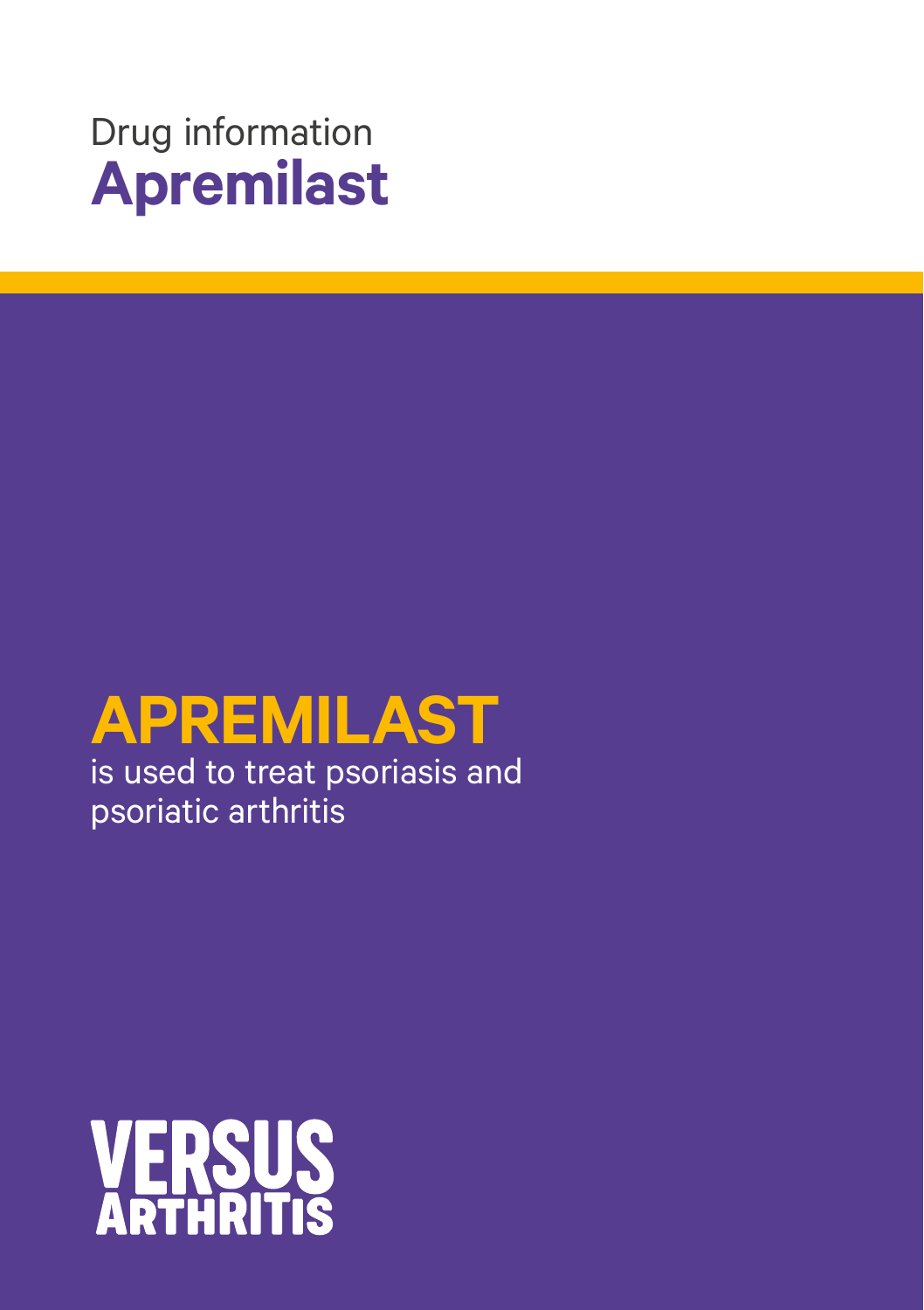## **What is apremilast?**

Apremilast (trade name Otezla) is used to treat psoriasis (saw-ryea-sis) and psoriatic arthritis (saw-ree-at-ik arth-ri-tis). It's a type of disease-modifying anti-rheumatic drug (DMARD). It targets an enzyme called PDE4, which is involved in the inflammatory processes that cause the symptoms of these conditions.

Apremilast has been shown to reduce symptoms such as swollen and tender joints and to improve skin symptoms, including scalp and nail psoriasis. If apremilast works for you, you should start to notice the benefits within four months of starting the treatment.

Apremilast can be prescribed by a consultant or other clinical specialist in rheumatology.

## **Who can take apremilast?**

Your doctor may decide not to prescribe this treatment if:

- you haven't tried other treatments first
- you have symptoms of depression
- you're pregnant or planning to try for a baby
- you have a lactose intolerance
- you're underweight.

Your doctor will assess your condition and may decide to do some tests, for example kidney function tests, before starting this treatment.

# **How is apremilast taken?**

Apremilast is taken as tablets. They can be taken with or without food.

When you first start taking apremilast, you'll be given a special starter pack which contains all the doses for the first six days. The pack is clearly labelled to make sure you take the right dose at the right time, starting with a low dose and working up to the maximum.

Once you've finished the starter pack, you'll remain on the higher dose. Most people will take one tablet in the morning and one in the evening. However, if you have kidney problems, your specialist may suggest just taking one tablet a day.

If you miss a dose, contact your specialist team immediately for advice on when to take the next one.

Because apremilast is a long-term treatment, it's important to keep taking it, unless you have severe side effects:

- even if it doesn't seem to be working at first
- even when your symptoms improve, to help keep your condition under control.

Your doctor may decide to stop the treatment after four months if there hasn't been enough improvement in your symptoms.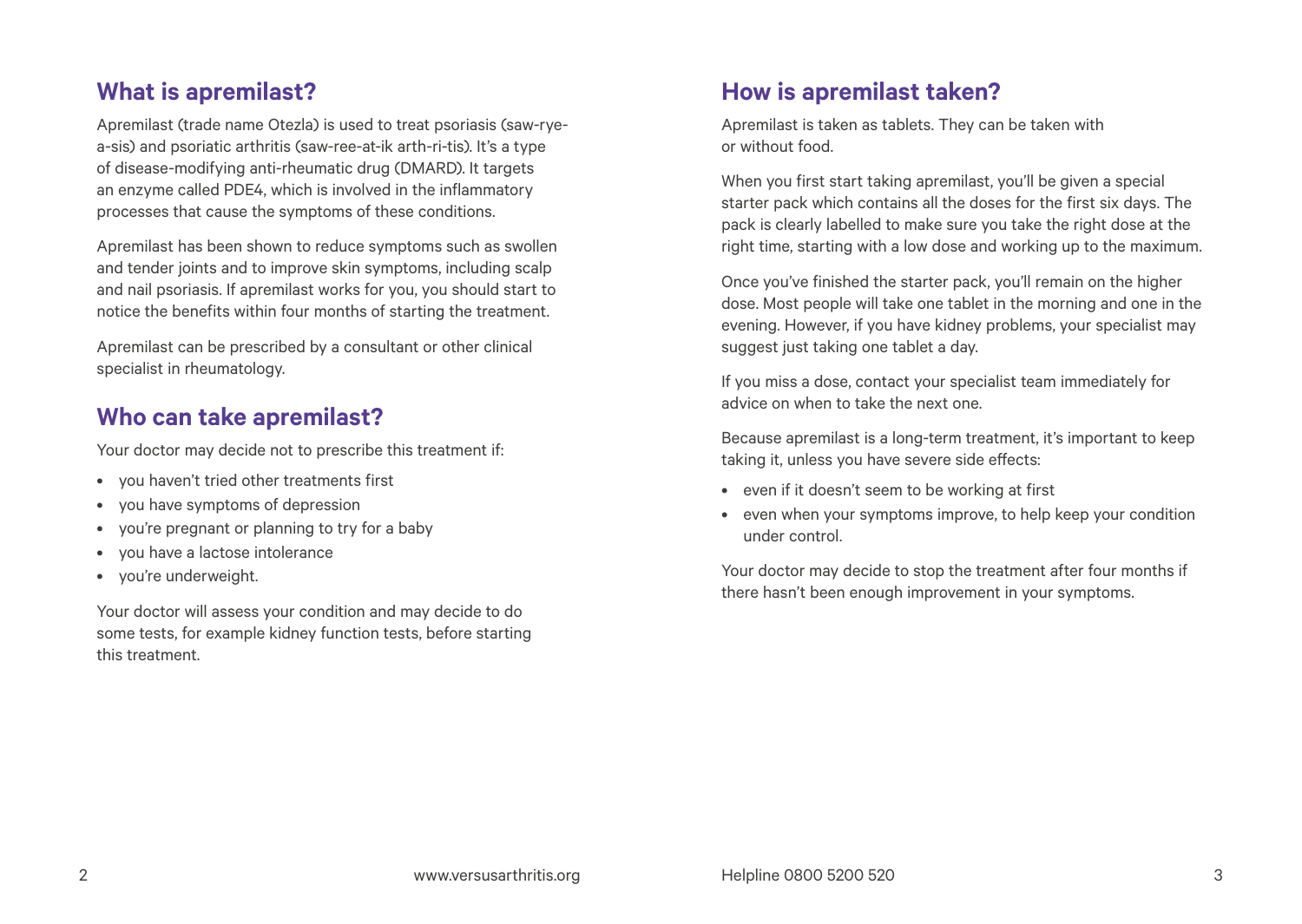## **Possible side effects and risks**

Like any medicine, apremilast can cause side effects but many people won't have any problems. You should speak to your rheumatology team if you're worried about side effects.

Common side effects can include:

- diarrhoea
- feeling sick
- coughs and colds
- headaches.

These mostly occur within a few weeks of starting apremilast treatment and are usually mild enough to clear up without any special treatment.

Other more serious side effects you should be aware of include:

- feelings of depression or suicidal thoughts: These are very rare side effects but can be very serious, so contact your doctor straight away if you start to feel like this at all.
- loss of weight: Tell your doctor if you have unexplained or significant weight loss after starting apremilast. It may be best for you not to continue the treatment.

If you pick up an infection while you're on apremilast, speak to your rheumatology team. If the infection is serious, you may need to stop taking apremilast until you're better.

## Tips to reduce your risk of infection

- Try to avoid close contact with people you know have an infection.
- Wash your hands regularly and carry around a small bottle of antibacterial hand gel.
- Keep your mouth clean by brushing your teeth regularly.
- Stop smoking if you're a smoker.
- Make sure your food is stored and prepared properly.
- Try to keep your house clean and hygienic, especially the kitchen, bathrooms and toilets.

## **Effects on other treatments**

You may be taking other disease-modifying drugs as well as apremilast. However, apremilast can interact with some medicines, so check with your doctor or a pharmacist before starting any new medicines. Remember to mention you're on apremilast if you're treated by anyone other than your usual rheumatology team.

You can carry on taking non-steroidal anti-inflammatory drugs (NSAIDs) or painkillers, if needed, unless your doctor tells you otherwise.

Don't take over-the-counter or herbal medicines without discussing it first with your doctor. Some of these, including St John's Wort, can interfere with the treatment.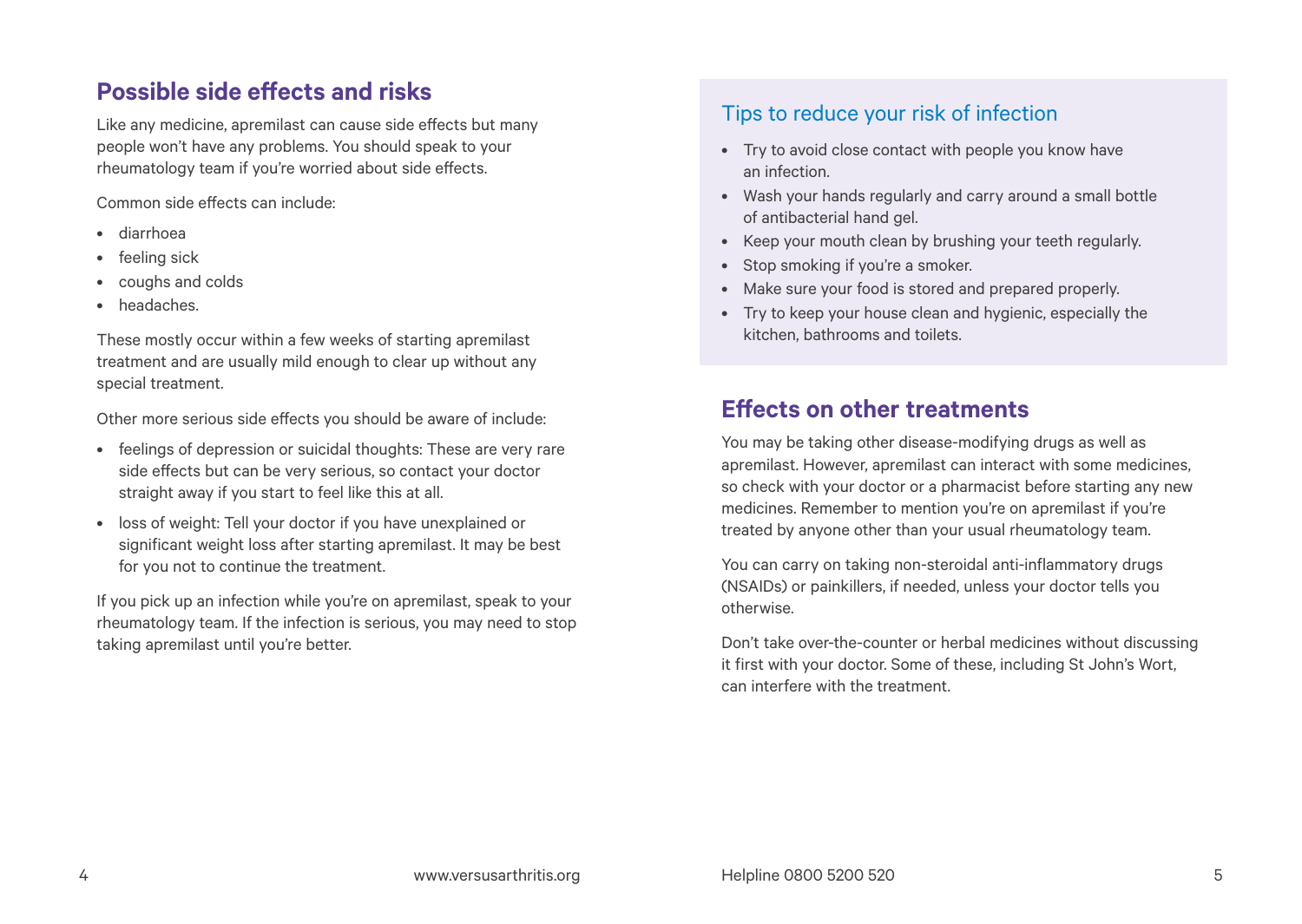#### Vaccinations

Live vaccines aren't usually recommended for people who are already on apremilast. These include yellow fever, rubella and oral polio vaccines.

A new non-live shingles vaccine is now available to those who are immunocompromised, making this a safe vaccine to have if you are taking apremilast.

It is recommended that you have the vaccination against COVID-19 as well as the pneumonia vaccine and yearly flu vaccine while you are taking apremilast. These vaccines are not live, so its safe for you to have them.

#### Having an operation

If you're thinking about having surgery, check with your rheumatology team and surgeon about whether you should stop taking apremilast for a time before and after surgery.

## **Alcohol**

There's no known interaction between apremilast and alcohol. However, alcohol can make psoriasis worse, so it's best to keep well within the recommended limits of no more than 14 units of alcohol per week for adults.

## **Fertility, pregnancy and breastfeeding**

There's limited information available about the possible effects of apremilast in pregnancy. People who could become pregnant should use effective contraception while being treated with apremilast. If you're planning to try for a baby or if you're already pregnant, your doctor won't prescribe apremilast.

Similarly, because we don't yet know if the drug can pass into human breast milk, you shouldn't take apremilast if you're breastfeeding.

There's currently no information on whether apremilast might affect male or female fertility.

## **Where to go for more information**

This leaflet is a guide to apremilast, its benefits and potential side effects. If there's anything else you'd like to know about this drug, just ask the healthcare professionals in charge of your care.

You can also call our free helpline on 0800 5200 520, where our trained advisors can offer support and advice on your type of arthritis.

Visit our website www.versusarthritis.org to find out more.

### Thank you!

A team of people helped us create this booklet. We would like to thank Nicola Waldron and Meghna Jani for reviewing this booklet.

We would also like to give a special thank you to the people who shared their opinions and thoughts on the booklet. Your contributions make sure the information we provide is relevant and suitable for everyone.